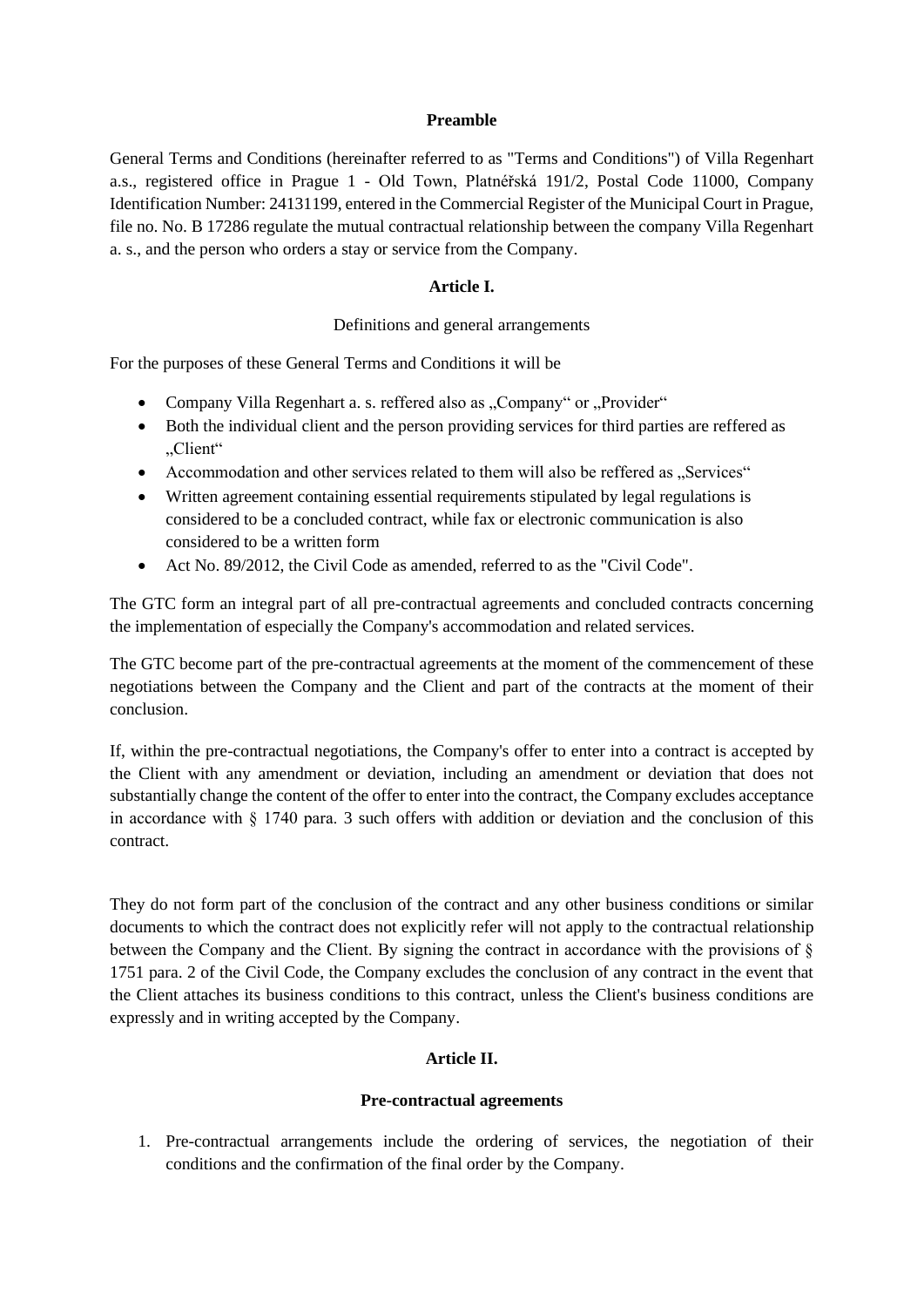- 2. Service orders must be made in writing and it must be clear who makes them and what is their subject (type of services, dates, prices, etc.). Orders must be sent to the relevant department of the Company.
- 3. Negotiation of conditions is a communication between the Client and the Company and is therefore not considered an offer with an amendment or deviation according to § 1731 of the Civil Code.
- 4. By signing the order, or by confirming the email, the Company agrees to provide the ordered services to the agreed extent and at this point the contract is concluded.
- 5. If they are the Customer, or the Company and the Client are obliged to proceed in accordance with this Article by a person / representative appointed by him / her, additionally ordered other services. The company undertakes to make every effort to provide the additional services required, but does not guarantee their providing.

## **Artile III.**

### **Obligations of the contracting parties**

1. By concluding the contract, the Company is obliged to provide the Client with the services specified in the contract and the Client with the obligation to withdraw these services and pay the Company the agreed price.

## **Article IV.**

## **Payment terms**

- 1. If the Company requires a deposit for the ordered services, the Client is obliged to duly pay this deposit to the Company, ie. in the amount and due date specified in the contract; payment of the deposit means crediting the relevant amount to the Company's bank account, unless otherwise agreed. If the deposit is not duly paid by the Client, the Company reserves the right to cancel the agreed reservation and demand from the Client the corresponding cancellation fees according to Article IV. of these GTC.
- 2. The Client undertakes to pay the tax document (invoice) within the due date specified therein; however, no later than the last day of the stay, unless otherwise agreed. Any discrepancies in the tax document (invoice) must be reported by the Customer in writing, within 5 days from the date of receipt. In the event that the Company acknowledges the claim of the tax document (invoice) as justified, the due date of the tax document (invoice) is deferred and the amount stated in the claimed tax document (invoice) will be due within the due date specified in the newly issued tax document (invoice). The claimed tax document (invoice), for which the Company finds the complaint to be unjustified, is the amount in question due on the due date stated on the claimed tax document (invoice).
- 3. Payment is deemed to have been made when it is credited to the Company's bank account specified on the tax document (invoice), unless otherwise agreed.
- 4. In the event of the Client's delay in paying for the services provided, the Company has the right to demand from the Client, in addition to payment of the amount due, interest on arrears of 0,5 % of the amount due for each day of delay starting on the first day following the due date of the tax document. (invoices) until it is paid.
- 5. The Company reserves the right to use any payment of the Client to pay its oldest receivables which it has over the Client after the due date.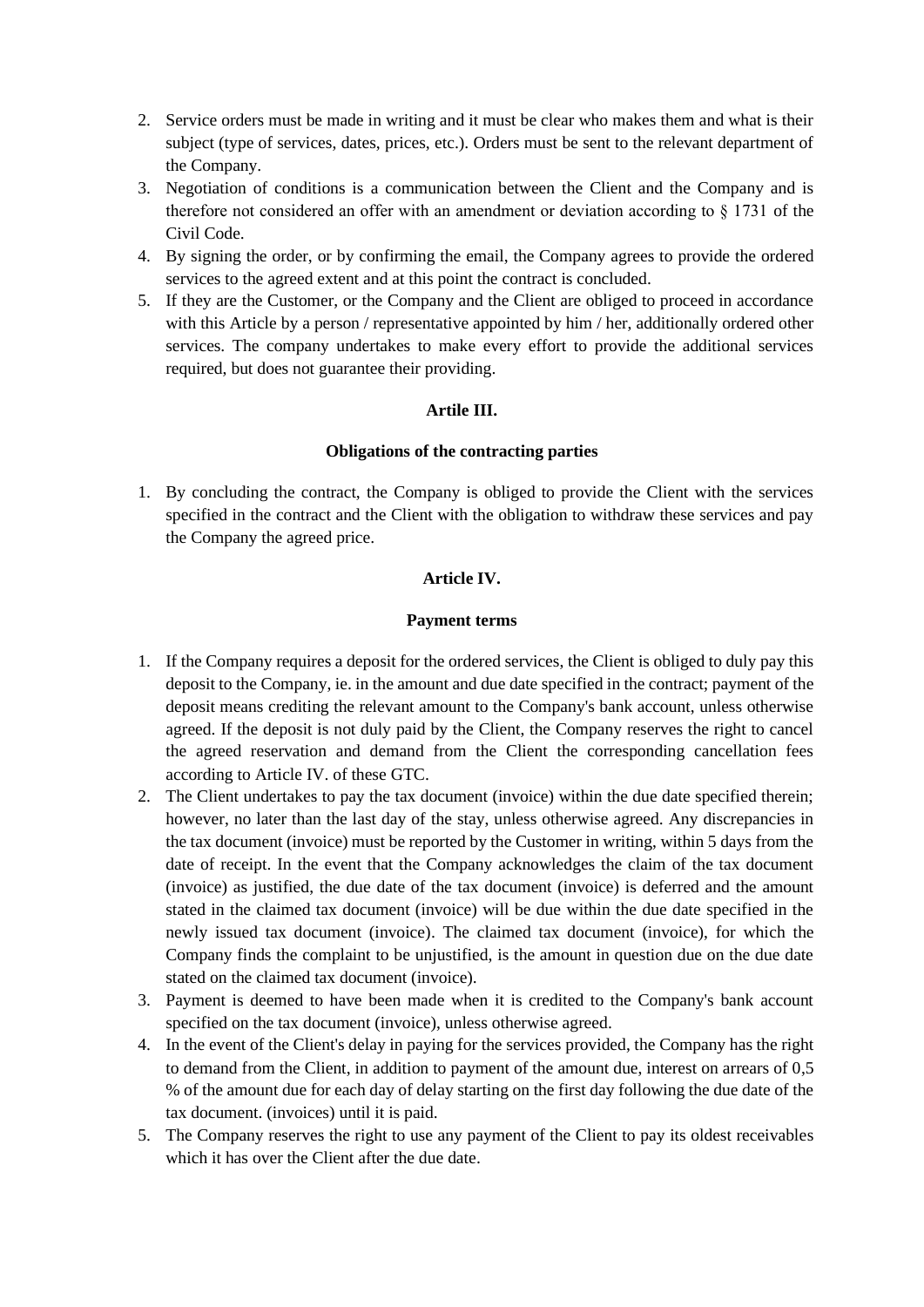6. All payments will be made in the currency corresponding to the currency specified in the contract. Prices in EUR will be calculated at the current exchange rate set by the Provider's bank valid on the day the service is provided.

# **Article V.**

# **Cancellation pollicy**

- 1. Cancellation always means cancellation, postponement or modification of a confirmed order.
- 2. The Client is obliged to cancel by e-mail or in writing and demonstrably deliver to the Company.
- 3. If the Customer cancels the ordered and confirmed services, he is obliged to pay the Company cancellation fees according to the price conditions of the reservation; cancellation fees will be calculated from the price for canceled services incl. VAT (hereinafter referred to as the "cancellation amount"), namely:

• in case of cancellation notice 8 days or more before the agreed first day of the provision of services, the cancellation fees are 50 % of the total price of the reservation,

• in the case of notification of cancellation within 1 to 7 days, including before the agreed first day of provision of services, on the day of provision of services, or if the customer does not arrive without cancellation, the cancellation fees are 100 % of the total price of the reservation.

- 4. The cancellation fee will be charged to the customer by a tax document (invoice) with a 14-day maturity. If the cancellation fee is not duly paid, the customer is obliged to pay the Company, in addition to the amount corresponding to the cancellation fee, interest on arrears in the amount of 0,5 % of the amount due for each day of delay starting from the first day following the due date of the cancellation fee.
- 5. If the Client for any reason does not use the agreed services (terminates the stay prematurely, does not exhaust any of the agreed services) he is not entitled to financial compensation.

# **Article VI.**

# **Compaints about services**

1. The Client is obliged to file a complaint about the services provided by the Company in writing with the person with whom the terms of the contract were agreed. This complaint must be made immediately after the discovery of deficiencies in the services, but no later than the day following the last day on which the services in question were provided to the Client. Subsequent complaints will not be taken into account.

# **Article VII.**

# **Withdrawal from the contract**

1. Each of the contracting parties is entitled to withdraw from the contract under the conditions and for reasons stipulated by law or the contract. The agreement on cancellation conditions according to these GTC is not affected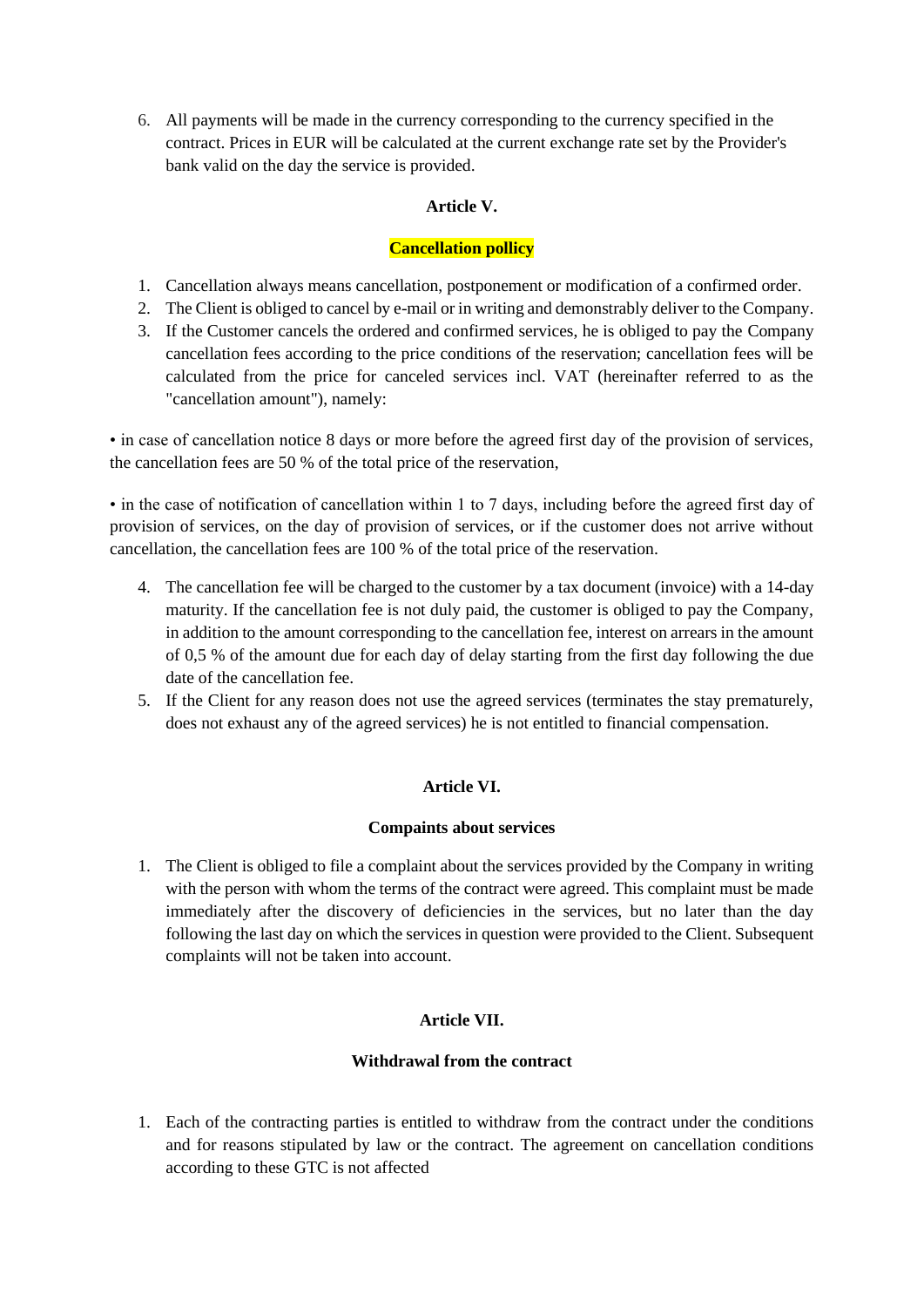- 2. The Provider is entitled to withdraw from the contract with immediate effect (in full or in part) in the event that the customer breaches the contract in a material way, or repeatedly breaches any obligation under the contract, or if the customer is in arrears with payment of any amount due by more than 15 days after the due date.
- 3. The contracting parties have agreed that if the subject of the agreement is a contract binding for continuous / repeated activities (according to  $\S 2004$  par. 3 of the Civil Code), the contracting parties may withdraw from it only with future effects.

## **Article VIII.**

### **Jurisdiction**

1. All possible disputes arising in connection with the provision of services by the Company, including related services of the Company, are governed by Czech law and will be resolved in the general court of the Company, regardless of the registered office / residence of the customer. The priority is to resolve disputes amicably.

### **Article IX.**

#### **Force majeure**

1. If the Company or the Client, in all its efforts, is not able to meet the agreed conditions as a result of force majeure, it has the right to withdraw from the contract without further notice, unless the parties agree otherwise. Force majeure includes, in particular, war, mobilization, internal unrest, confiscation, strike, lockout, damage to the hotel and its facilities as a result of natural disasters or internal unrest, export and import restrictions, explosions, epidemics, lack of material caused for the above reasons; in the event of force majeure, the customer or the Company is not entitled to apply any sanctions or equivalent claims against the Company or the customer.

## **Article X.**

#### **Other agreements**

- 1. The Contracting Parties acknowledge that the liability of the Company, the Client and the Client's clients is governed by the provisions of § 2894 et seq. Of the Civil Code. Damage will be compensated in cash, unless the parties agree otherwise. In the event that the damage is caused by the client's clients and the clients do not reimburse the claimed damage, the customer undertakes to reimburse this damage.
- 2. The company is entitled to collect a refundable deposit of 30 EUR/ person / stay from the hotel reception upon arrival, which is used to cover any damages caused by the Client, including damages caused by non-payment of arbitrarily used services (minibars, telephones, etc.). The Company undertakes to return this deposit, or part thereof, to the Client upon the departure of the Client and after the settlement of any receivables pursuant to this paragraph.
- 3. If the Company finds the actions of the Client or its clients to be a gross violation of the hotel's accommodation regulations, the Company has the right, after discussing the whole matter with the Client, to terminate the Client's stay, or his clients, without compensation, or charge the